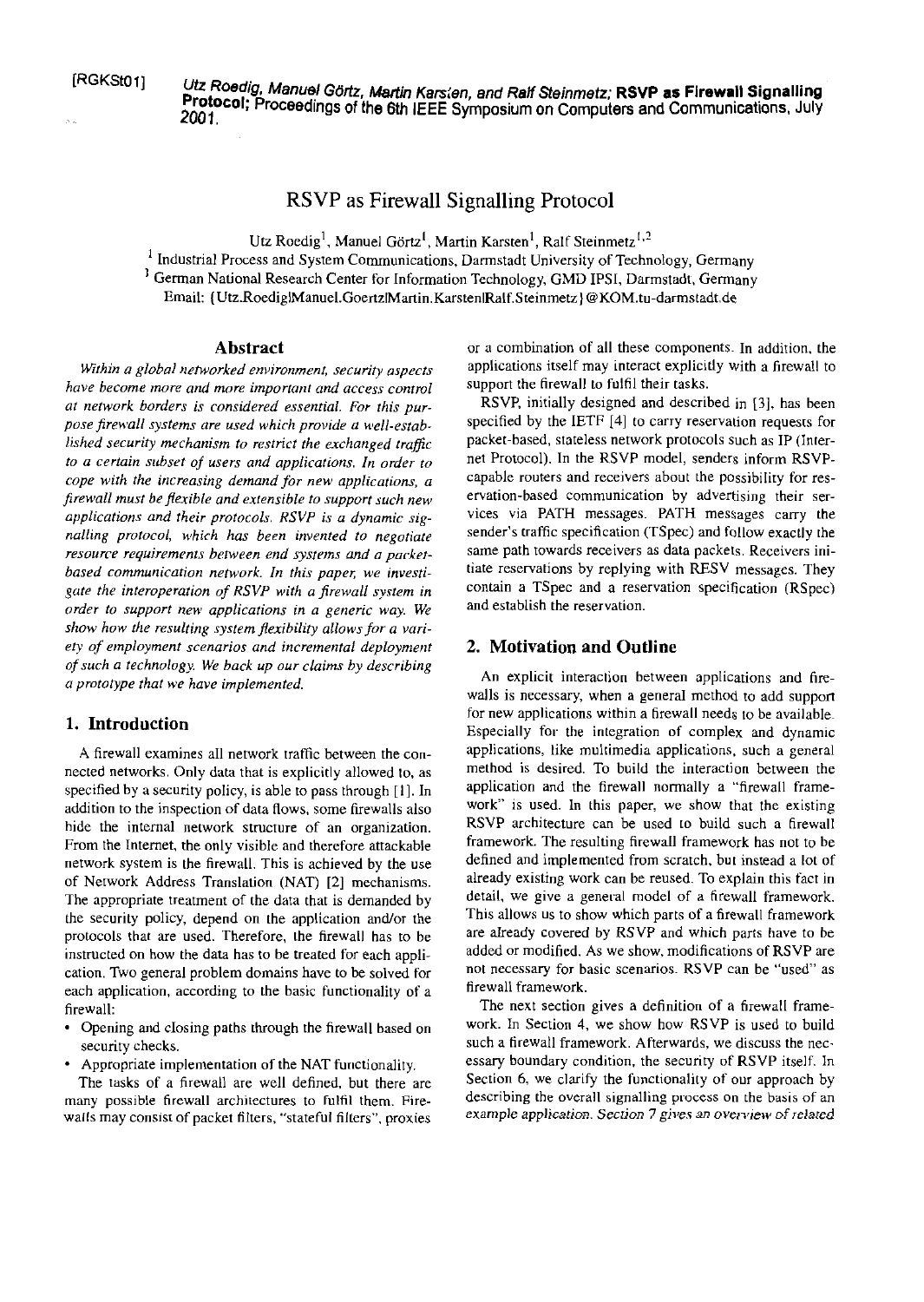work and links our new approach to previous work. We close the paper with a summaty of the presented work.

# **3. Firewall Architectures**

Before we define how RSVP can be used as generic firewall framework, we clarify the difference between a firewall using a framework and a firewall that does not. Then we identify which parts are necessary within such a firewall framework in general.

#### **3.1 Definition of a Basic Firewall**

**A** firewall has to support a set of basic tasks, to properly handle application communication. These basic tasks can be classified in the following manner:

- T **1.** Opening and closing paths through the firewall based on (security) checks.
	- T **1.1** The firewall checks which hosts are involved in the communication (e.g. by determining source and destination 1P-addresses).
	- **T 1.2** The firewall has to deiermine the service used (e.g. by analyzing the UDP or TCP ports).
	- **T 1.3** The firewall has to know about the communication dependencies and has to adjust its configuration dynamically (e.g. relationship of several flows that form one session).
	- **T 1.4** The firewall determines the Users that are involved in the communication (e.g. by authentification of a user within a proxy).
- **T 2.** lmplementation of the NAT functionality **T 2.1** NAT is implemented by modifying the IP-Addresses in layer 3 and for TCP and UDP, the ports in layer 4.
	- **T 2.2** For some applications, modifications of the higher layers are necessary. (e.g if 1P-addresses are negotiated and submitted in high layers during communication).

In the next sections, we use the term *basic firewall* to refer to a firewall or firewall system which is capable to execute the tasks listed above. Not all of these tasks are performed by all types of firewall components (filters. stateful filters, proxies). For example a packet filter does not support the Task 1.4 and NAT. Standard firewalls however are able to execute all of the mentioned tasks. Some of these firewalls rnight provide additional tasks (e.g. virus checking) but these are not included in our definition of a basic firewall. Every firewall, using a framework or not, should support the tasks of a *basic firewall*.

## **3.2 Grouping of Logical Parts**

For some of the described tasks of a *basic firewall* a firewall needs some information, that is normally not available to network nodes. Therefore, the firewall has to interact

with the application or its protocols. Figure 1 shows the logical parts that can be grouped to build different levels of interaction between application and firewall.



Figure 1 - logical parts of a firewall

The part *Application Control* is responsible to extract the information (e.g. owner of the dala) from the applications communication that is necessary for the firewall. This information are then passed to the *Firewall Control*. The **Firewall Control** is responsible to handover this information to the security device (e.g. a packet filter device). The appearance of this information depend on the used security device type (e.g. comrnands to configure a specific packet filter device).

Combination @ in Figure I shows a "state of the art" firewall, where the application does not interact directly with the firewall to help the firewall performing its tasks. In this case, all logical parts are located on the firewall itself. The *Application Control* is designed as protocol parser within the firewall. The information extracted by the **Appli**cation Control is then passed via function call to the Fire**wall Conrroi** which is also located on the firewall. The Firewall Control then executes the appropriate firewall configuration commands.

When a firewall framework 2 is used, the *Application* Control is part of the application. The necessary information is passed by the application to the *Application Control*, so that a parser is not necessaty. Then the information is passed to the Firewall Control which is located on the firewall. Since the application is running on a different machine than the firewall, a mechanism to transport the information over the network is needed. The **Firewall Con-Ir01** then executes the appropriate firewall configuration commands.

It is also possihle to group the logical parts in other ways. Combination @ in Figure 1 shows an intermediate proxy between the application and the firewall.

The main difference hetween combination *O* and @ is given by the generality of the approaches. In the first approach, the firewall needs to interoperate with a parser. This parser must have knowledge of the internal structure of the application protocols, and therefore a parser for each application is necessary. The first approach could be considered to be more secure, due to the granularity of the possible checks in the specialized parser and the missing interaction with other network components. In the second approach, the firewall support has to be integrated in the application, but the firewall has not to he modified for every new application. There is a trade off between security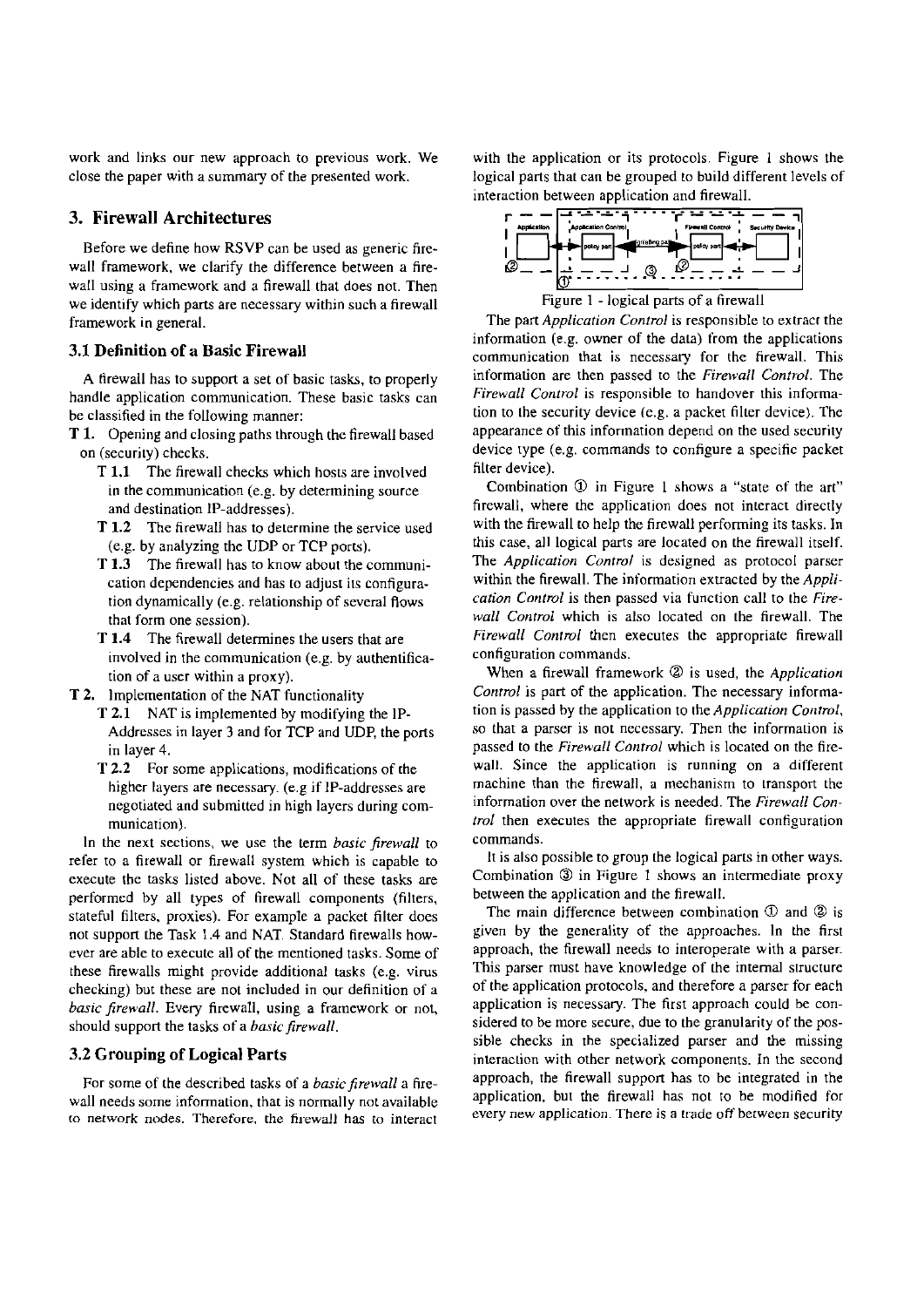and generality, which has to be considered.

A firewall framework consists of the following two main parts:

- The transportation of the necessary information between applications and the firewall. We refer to this part of a framework as the **signalling-parr.**
- The definition. how these informations are created in the applications (*Application Control*) and how these informations are used in the firewall **(Firewall Conirol).** We refer to this part of the framework as **policy-parr.**

Both parts have to interact in a way that the resulting framework can handle the tasks of a **basic firewoll.** The design of each patt has an impact on the design of the other Part.

## **3.3 Security Concerns**

If a firewall framework is used to replace specialized firewall components, like an application level gateway, there is some functionality that could not be covered. An application level gateway or proxy compromises specialized parsers for the supported applications. These parsers are capable to perform security checks on the application layer. For example an FTP application level gateway can filter certain ftp commands like GET or PUT, an HTTP application level gateway can remove ActiveX or java applications from the transferred documents. There is a trade-off between "extended security features" and "general application support".

# **4. An RSVP Based Firewall Framework**

Firewalls can use RSVP in two different ways. First, a firewall is also a router and therefore could use RSVP in the same way as normal QoS aware routers. In case that the flow's packets are not simply forwarded but checked by some application code on the firewall, the resources to be reserved are not only network resources but local components as well. Hence, mechanisms such as CPU scheduling and memory management must be considered [5]. This usage of RSVP is related to classical QoS which also considers the specific behavior of a security component. The details of network and local resource management are out of the scope of this paper. The second method, how a firewall can use RSVP, is to use it as signalling protocol for security QoS requests. **A** desired security level can be part of a QoS specification *[5]* as well. This method of using RSVP is discussed within this paper.

## **4.1 Definition**

To avoid the need of implementing and installing a new Parser everytime a new protocol has to cooperate with the hrewall. we propose the "Firewall RSVP Framework. We suggest to use RSVP to transport the necessary information

between applications and the firewall. RSVP is used in this framework to implement the signalling part and the policy part.

The application has to announce every upcoming stream by sending a standard RSVP PATH message which represents the *Application Control* in the *policy-part*. The message contains a description of the upcoming flow, e.g. protocol, source, destination. These information are used by the firewall to implement the appropriate mechanisms, representing the Firewall Control within the *policy-part*. Because these steps are performed for each flow, the firewall does not have to analyze flow dependencies or flow characteristics of an application session to support the tasks 1.1 to 1.3. Thereby, the *signalling-part* uses the standard RSVP signalling mechanisms, as they are also used for QoS purpose. We define this operation mode as the passive mode where existing information in the RSVP messages is interpreted for security purposes within the firewall. To be able to fulfil also the necessary Task 1.4, the signalling part has to use an **ocrive mode.** Within the RSVP PATH message an additional object has to be inserted by the application. which contains information about the flow's owner. This can be achieved by using the already defined POLICY-DATA-object.

To match the NAT requirements specified in task 2. (Section 3.1). the **acrive mode** might be used as well, but this is not discussed within this paper.

As we have shown, two "operation modes" have to be distinguished. Both modes can be used within a RSVP firewall framework. When the **passive mode** is used. the standard RSVP signalling can be employed 10 control a firewall supporting Tasks 1.1 to 1.3. To control a firewall which supports all tasks of a **basic,firewoll.** the **ocrive mode** has to be used. To use the **acrive mode,** the RSVP signalling has to be enhanced whieh is well feasible due to the modular design of RSVP.

This paper investigates both operation modes. We show how these two operation modes can be used to build a generic framework for the integration of new applications within firewalls. Thereby, we primarily focus on the firewall problem domain "Opening and closing paths". The problem domain "NAT functionality" is considered but not be discussed in detail in this paper.

## **4.2 Preconditions**

If RSVP is used as a firewall framework, some preconditions have to be considered.

At least two of the involved nodes (one communication endpoint and the firewall) have to support the RSVP protocol. Compared to other frameworks, as described above. this results in the same implementation effort, but also additional features are available. If external entities (applications, devices,...) can influence the configuration of the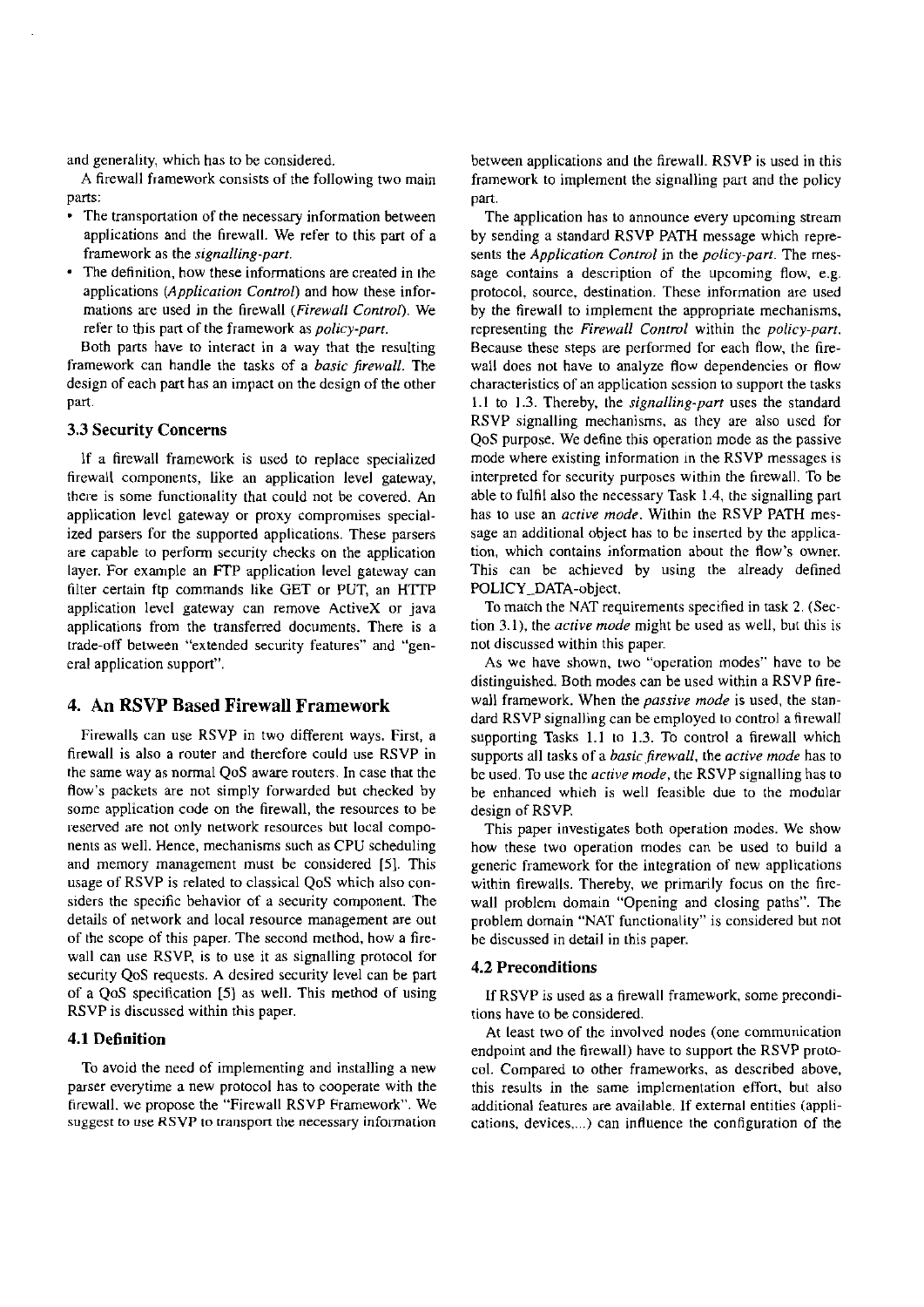firewall, a *policv overlay* is necessary. This means that an adrninistrator of the firewall should be able to narrow the possible configuration changes that are signalled. For example, an administrator wants to be sure that negotiated flows are only enabled when they use not well-known ports. This ensures that even in a worst case scenario a basic firewall policy remains active. If RSVP is transporting security related infomation, which is tme when the tirewall wnfiguration is based on the RSVP message content, it has to ensure that the protocol itself is secure. Because this is ihe most important precondition. we discuss this issue in detail in Section 5.

When these preconditions are fulfilled, the following mechanisms have to be implemented to enable RSVP for the targeted purpose.

## 4.3 Details

Figure 2 describes a simple scenario where an intranet is protected by a firewall which uses the RSVP framework. We refer to this scenario to describe the details of the framework.



If Host A intends to initiate a flow to Host B it announces this upcoming flow by sending a PATH message to HOST B *(O).* The firewall, which is capable to take part in the RSVP signalling, processes and forwards the RSVP information to host B. Host B replies with a RESV message ((3). This message is also processed by the firewall and forwarded to host A.

**4.3.1 Policy Part - Application Control.** The applications have to announce all flows that are used by RSVP. Therefore each application has to use the standard RSVP mechanisms. If the firewall also requires user auihentification for the flows, the RSVP implementation also has to support the POLICY-DATA-object as described in [6]. Applications have to implement a standard RSVP signalling interface to provide the *Appliration Control.* 

**4.3.2** Policy Part - Firewall Control. To implement this part of the framework, the firewall has to take part in RSVP signalling. This could be achieved by adding a standard RSVP daemon to the firewall. The used RSVP daemon has to be slightly modified to be able to support the following capabilities:

If host A initiates the communication (as described above), the firewall uses the information in the PATH message to implement a filter rule for the upcoming flow. If host B initiates the communication, host B sends the PATH message and host A responds with the RESV message. In this case the information within the RESV message is used by the firewall to implement the appropriate filter mle. As described in Section 5. security mechanisms can be used to authenticate the generator of RSVP messages. Because of the hop by hop characteristic of RSVP, also the security mechanisms are hop based. Therefore the firewall can only trust RSVP messages that are passed by the host directly without passing an RSVP hop and are passed from a hop that is tmsted by the firewall. These conditions can only be satisfied by signed messages, containing firewall signalling infomation, from intemal and therefore trusted hosts.

Consequently either the PATH or the RESV message are used to update the firewall configuration, depending on who is the intemal sender. A *ConnecrionCache* is necessary in the firewall, to control if the internal host has confirmed the communication request. The *ConnrcrionCache*  is a table which holds entries for each connection. It stores source and destination addresses and pons as well as the used protocol, the direction (intemal or extemal) and the status of the connection. The RSVP implementation within the firewall has to distinguish intemal and extemal generated messages

An RSVP message (PATH and RESV). generared by the application to announce an upcoming flow, usually has the appearance shown in Figure 3.





The protocol number, the destination pori and destination address are included in the SESSION object. The source port and source address are included in the SENDER TEMPLATE object. Information about the user thai is responsible for the flow is included in the POLlCY-DATA object. The usage of the POLICY-DATA object is currently not available in mosi RSVP implementations, but it is defined within the RSVP standards. The necessary information is extracted from the RSVP message and processed by the firewall in the following manner:

- The information about the upcoming flow are extracted from the RSVP message.
- The informations are compared with the firewall security policy. The firewall checks. if the desired communication endpoints are valid and the user is authorized for communication. (Task 1.1,1.2, I 4 of the *basic firewall*. Task 1.3 is not performed by the firewall, this task is now performed by the application).
- The firewall checks whether the negotiated communication parameters match with the *policy overlay*.
- The firewall creates the filter rules using the information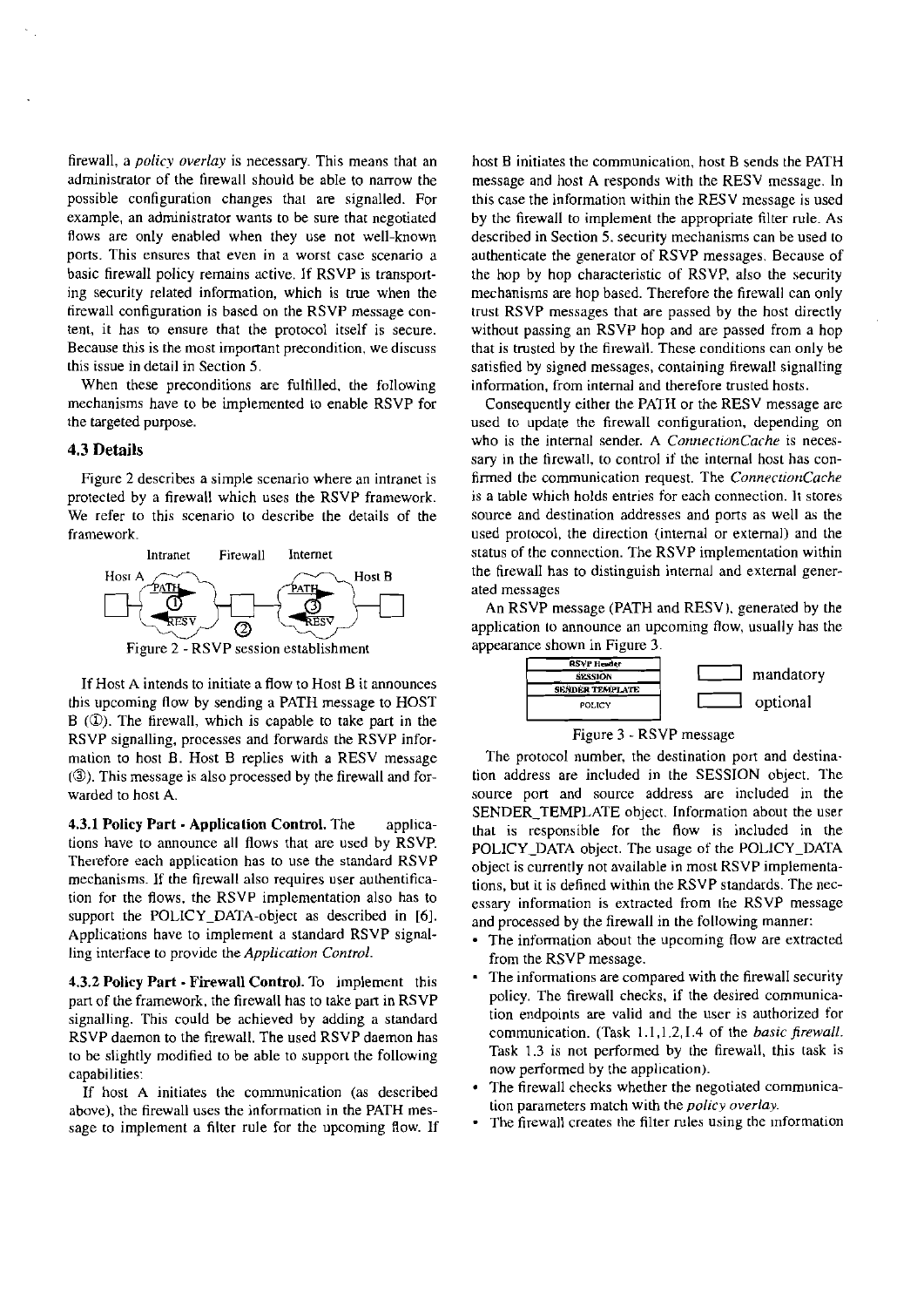from the RSVP packets. Depending on the used firewall type, several rules might be necessary to enable one flow.

Rules that are not needed anymore have to be removed properly. RSVP provides a soft state characteristic. The applications have to take care of the implemented QoS reservations. They have to refresh their reservations periodically by sending appropriate messages. If the refresh messages are not sent, the implemented reservations in the network nodes are removed. This feature is also used within the firewall to remove rules that are not needed anymore. Alternatively applications might send a TEAR message to remove the implemented QoS parameters explicitly. In this case, the TEAR message is used by ihe firewall to remove the rules.

4.3.3 Signalling Part. The signalling part is implemented by using an RSVP implementation (in the application and on the tirewall) that supports basic security **as** defined in Section 5. The signalling part uses the standard RSVP signalling mechanisms.

#### 4.4 Limitations and Open Questions

The additional signalling between applications and the firewall brings up performance questions. It is shown in [7] that the RSVP signalling is performani enough to be used even for large number of concurrent sessions.

This paper does not Cover the problem domain "NAT functionality", which has to be considered. For NAT functions, additional RSVP objects have to be designed to signal appropriate information between applicotion and firewall. There are also other fields which have to **be** investigated, **e.g.** multicast, real-time operation, extensibility.

## **5.** Security Mechanisms in RSVP

Security can be divided into three major issues that can be distinguished and for all of them solutions within RSVP exist.

- Authentication: In **[8]** an identity representation for RSVP is introduced. This information is placed in the POLICY-DATA object.
- Integrity: In [91 the optional INTEGRITY object is defined. which carries information to ensure the integrity of the RSVP message.
- Confidentiality: IPsec [10] can be used in conjunction with RSVP to provide confidentiality.

Authentication and lntegrity must be provided to be able to perform the *basic firewall* Tasks (Section 3.1). Confidentiality is not necessary, because an intruder can either look at the RSVP message content or the subsequent communication. Communication relations can be determined by an intruder anyway. **If** the POLICY-DATA object and the INTEGRITY object is used, RSVP can be considered secure and capable to carry information to configure a firewall. A more detailed analysis of the security mechanisms in RSVP regarding firewall control can be found in  $[11]$ .

## 6. Communication Example

To make the previous described concept more vivid. a real-world examples is explained in this section. In the chosen example, RealAudio reflects a currenlly often used application.



a client. the firewall and a server for a RealAudio communication is shown in Figure 4 and described below. The communication starts<br>with an RTSP [12] connection from the client to the well-known port (554) on the server. This connection is used io negotiate dynamic parameters, e.g. ports, for the upcoming media **T** data transmission using<br>Figure 4 - RealAudio signalling RTCP/RTP [13] over

UDP. With our Suggestion to use RSVP for signalling, the following situation arise:

- The receiver establishes a RTSP connection via TCP to the server through the firewall, using a predefined nile.
- After negotiating the parameters for the media streams, the sender initiates the data transmission. For this purpose the sender sends two PATH messages.
- . The infomiations in the PATH messages are inserted in the *ConnectionCache* (untrusted external sender).<br>• The receiver replies with two RESV messages.
- 
- The receiver replies with two RESV messages.<br>The firewall receives and extracts sender and receiver port and address and the underlying protocol from the message. If the POLICY-DATA object is present, the User can be identified as well.
- The integrity of the message is checked as weli as the authenticaiion. If the verification succeeds, a new nile is created and the parameters for the connection are updated in the *ConnectionCache.*
- . The arriving UDP streams match now the criteria in the nilesets from the firewall.
- . After closing the RealAudio session. the specific firewall niles time out or are removed (TEAR message).

The use of RSVP allows to get all necessary information for the creation, installation and deletion of temporary firewalI rules.